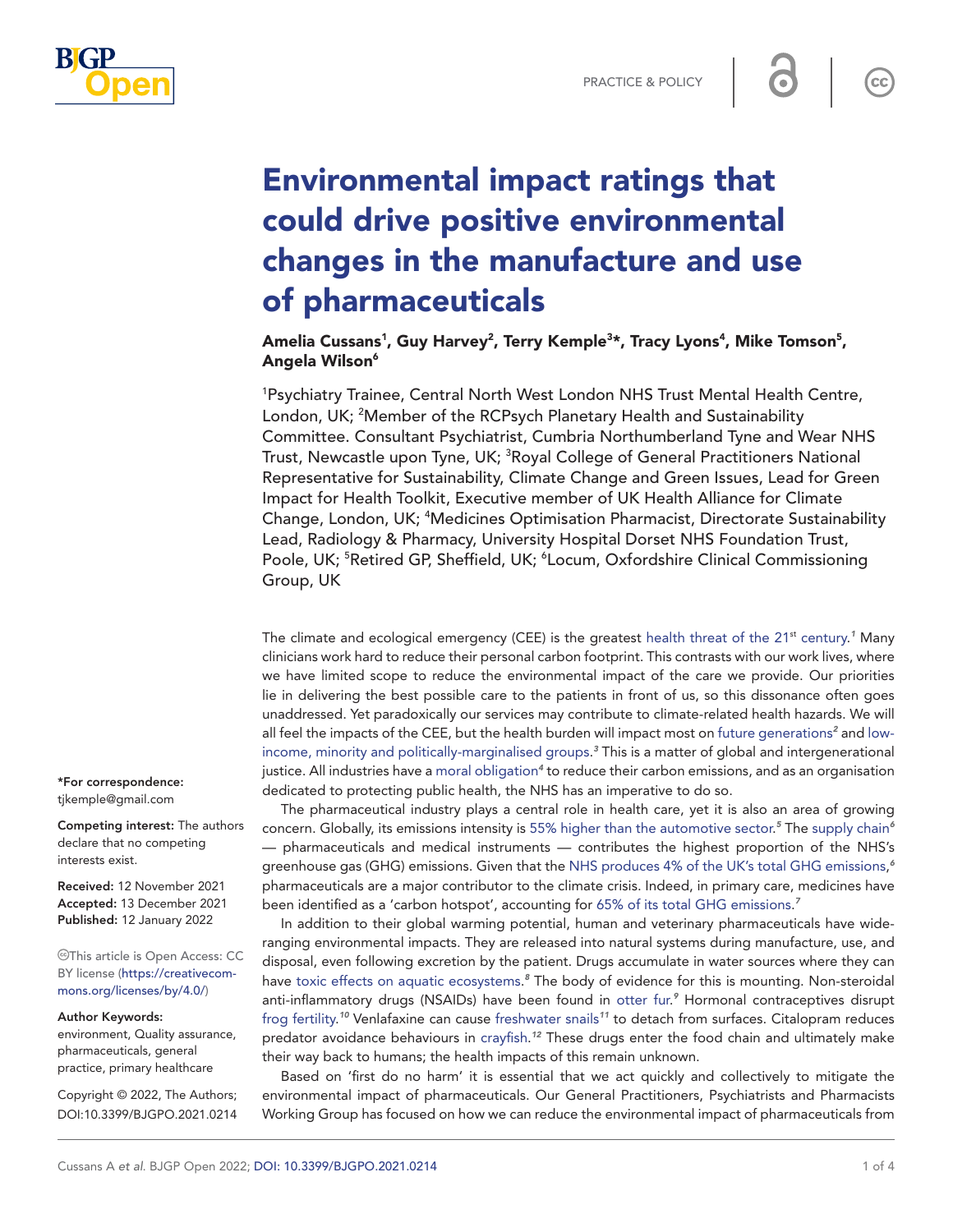research, manufacture, packaging, and sterilisation, through to transport, consumption, elimination, and disposal. Improving our prescribing practices through medicines optimisation is key to making pharmaceuticals more sustainable, although this is beyond our scope here.

We know there is great variation in drug companies' environmental performance. All other things being equal, clinicians and patients prefer to use the least polluting medications. But it would be hard for clinicians to factor in the green credentials of each pharmaceutical to every prescribing decision. Nor would it be feasible to undertake carbon calculation for each individual drug. Instead, the NHS could categorise manufacturers based on their progress towards environmental commitments. Drugs could then be procured preferentially from companies with the best green performance.

Our working group proposes an Environmental Impact Rating (EIR) system for NHS pharmaceutical manufacturers, based on the environmental impact of their products. The EIR would consider the entire pharmaceutical lifecycle. This covers manufacture, sterilisation, packaging, and waste products.

| White                                | No plan<br>OR no information provided                                                                                                                                                                                                                                                                                            |
|--------------------------------------|----------------------------------------------------------------------------------------------------------------------------------------------------------------------------------------------------------------------------------------------------------------------------------------------------------------------------------|
| <b>Red</b>                           | Stated commitment only<br>OR draft plan<br>OR full plan which does not meet NHSE net zero targets                                                                                                                                                                                                                                |
| Amber                                | Detailed plan which meets NHSE net zero targets                                                                                                                                                                                                                                                                                  |
| Green                                | Detailed plan which meets NHSE net zero targets<br>AND plan will result in achievement of net zero before 2030<br>AND has actively supported research on the potential ecotoxicity of<br>their product portfolio and has shared all available research outcomes                                                                  |
| <b>Meets NHS</b><br><b>Standards</b> | Detailed plan which meets NHSE net zero targets<br>AND plan will result in achievement of net zero before 2030<br>AND has actively supported research on the potential ecotoxicity of<br>their product portfolio and has shared all available research outcomes<br>AND plan has been independently audited by carbon accountants |

<span id="page-1-0"></span>Figure 1 NHS England manufacturer Environmental Impact Rating (EIR) status categories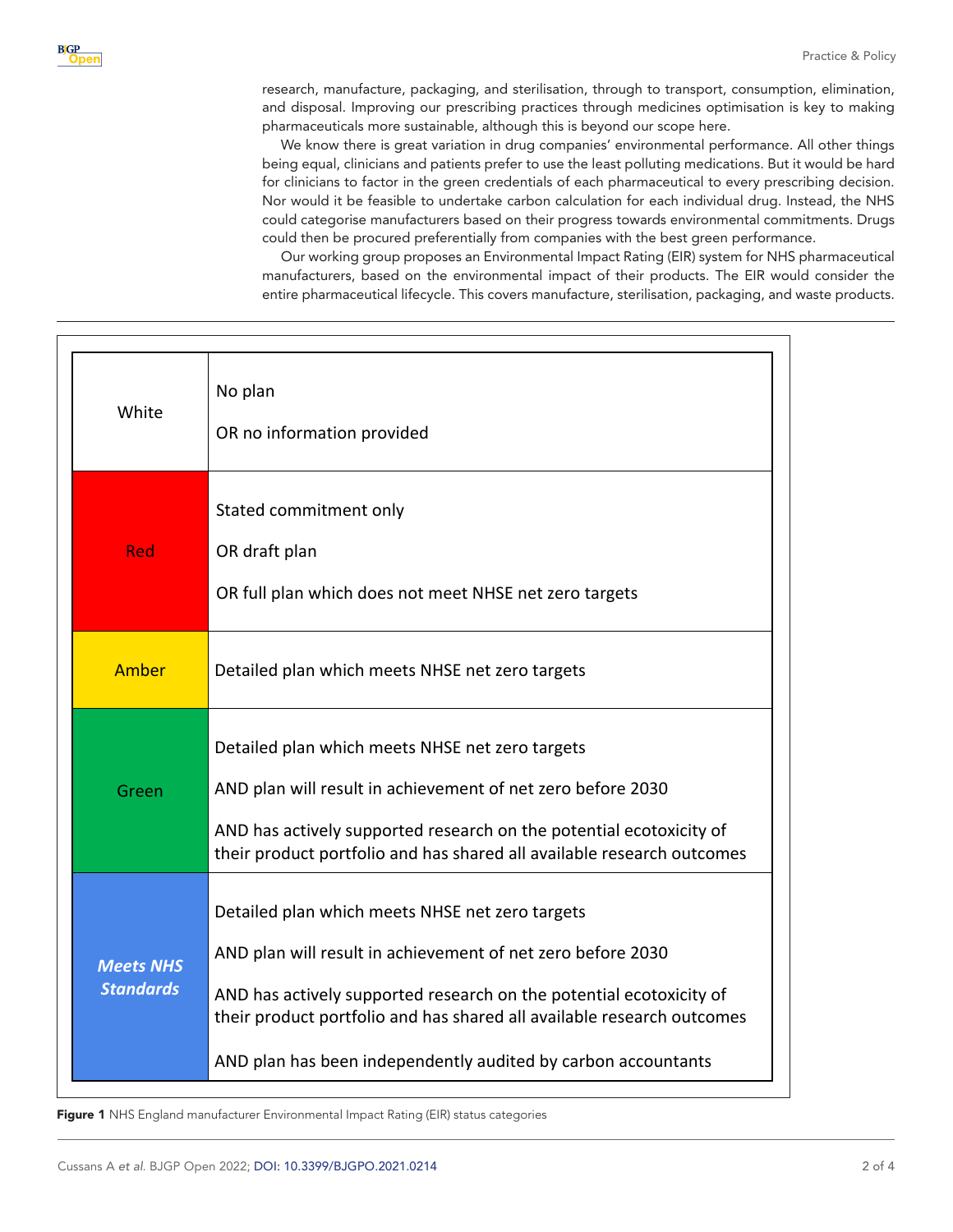Stages that take place outside of the UK must be accounted for. All four of the UK nations have committed as part of the UK COP26 Presidency's Health Programme to become net zero health services. The NHS England (NHSE) net zero plan commits to carbon neutrality by 2040 for direct and by 2045 for indirect emissions, which includes the supply chain. In the NHSE plan, pharmaceutical companies will have to match these environmental commitments to continue to supply the NHSE with drugs after 2030. We believe in an earlier net zero target in line with the [current climate science](https://www.carbonbrief.org/future-climate-projections-five-graphs-from-three-reports), *[13](#page-3-12)* which states that we [need to be more ambitious](https://www.unep.org/emissions-gap-report-2020)*[14](#page-3-13)* to mitigate the worst effects of climate change. The EIR rating asks for data on ecotoxicity as well as GHG emissions because a drug could theoretically be carbon-neutral yet still a potent eco-toxin.

We propose a traffic light EIR rating system with categories that could look like *[Figure 1](#page-1-0)*.

The NHSE should reward manufacturers with the least environmental impact by preferentially purchasing their products. Any excess cost could be limited. For example, if the acceptable price difference between each of the 5 EIR rankings was set at 10% of the cost of the cheapest product, then the cheapest product from the manufacturer with the worst environmental impact could be purchased if the product from the manufacturer with the least environmental impact cost 40% more than the cheapest.This system would create a competitive advantage for companies who achieve zero carbon early, actively encouraging them to improve their environmental performance. Ultimately, we want all manufacturers to achieve these standards in all UK nations as soon as possible. This would accelerate the [NHS's journey towards net zero](https://www.england.nhs.uk/greenernhs/wp-content/uploads/sites/51/2020/10/delivering-a-net-zero-national-health-service.pdf). *[6](#page-3-5)*

Manufacturers should publish transparent and detailed plans, including calculations of current and projected carbon emissions. Their plans should be accompanied by a separate report from independent carbon auditors. This should include a robustly measured carbon footprint and comments on the strength and credibility of the manufacturer's plan. This would reduce the risk of greenwashing. There are a number of carbon accounting services available and these services are expected to grow as demand increases. The NHSE would need to establish which methodology can reliably be used so that reports are comparable. Manufacturers' compliance with their plans should be subject to annual audits to calculate current footprints and to ensure they are meeting their targets.

An area that requires further consideration is how this system should appraise and factor in the impact of specific products. For example, Salamol inhalers [contain half as much hydrofluorocarbon](https://www.berkshirewestccg.nhs.uk/media/4209/poc-clindoc-059-reducing-the-environmental-impact-of-inhalers.pdf)  [propellant](https://www.berkshirewestccg.nhs.uk/media/4209/poc-clindoc-059-reducing-the-environmental-impact-of-inhalers.pdf)*[15](#page-3-14)* as Ventolin inhalers for an equivalent dosage, halving their carbon footprint. Data of this nature will need to be considered as well as the green credentials at a company level.

In time, we hope meeting these standards will be tied to legislative requirements. It is worth noting that [legal experts worldwide are seeking to make 'ecocide'](https://www.stopecocide.earth/) [an international crime](https://www.stopecocide.earth/)*[16](#page-3-15)* within the jurisdiction of the International Criminal Court. A definition of ecocide has recently been unveiled: *'unlawful or wanton acts committed with knowledge that there is a substantial likelihood of severe and widespread or long-term damage to the environment being caused by those acts*'. If adopted by the International Criminal Court then corporations, including those manufacturing pharmaceuticals, could be prosecuted for serious offences against the environment. We hope this may be a catalyst for faster change.

The [Delivering a 'Net Zero'](https://www.england.nhs.uk/greenernhs/wp-content/uploads/sites/51/2020/10/delivering-a-net-zero-national-health-service.pdf) [National Health Service](https://www.england.nhs.uk/greenernhs/wp-content/uploads/sites/51/2020/10/delivering-a-net-zero-national-health-service.pdf)<sup>[6](#page-3-5)</sup> report states 'the NHS has a responsibility to *use its purchasing power to drive positive environmental, social and economic change and add value for the communities it serves'*. Our Working Group believes the EIR is a viable intervention which would allow doctors and patients to be confident that the medicines they use are from the greenest manufacturers.

#### Funding

N/A

### Ethical approval N/A

**Provenance** Freely submitted; extrnally peer reviewed.

Acknowledgements N/A